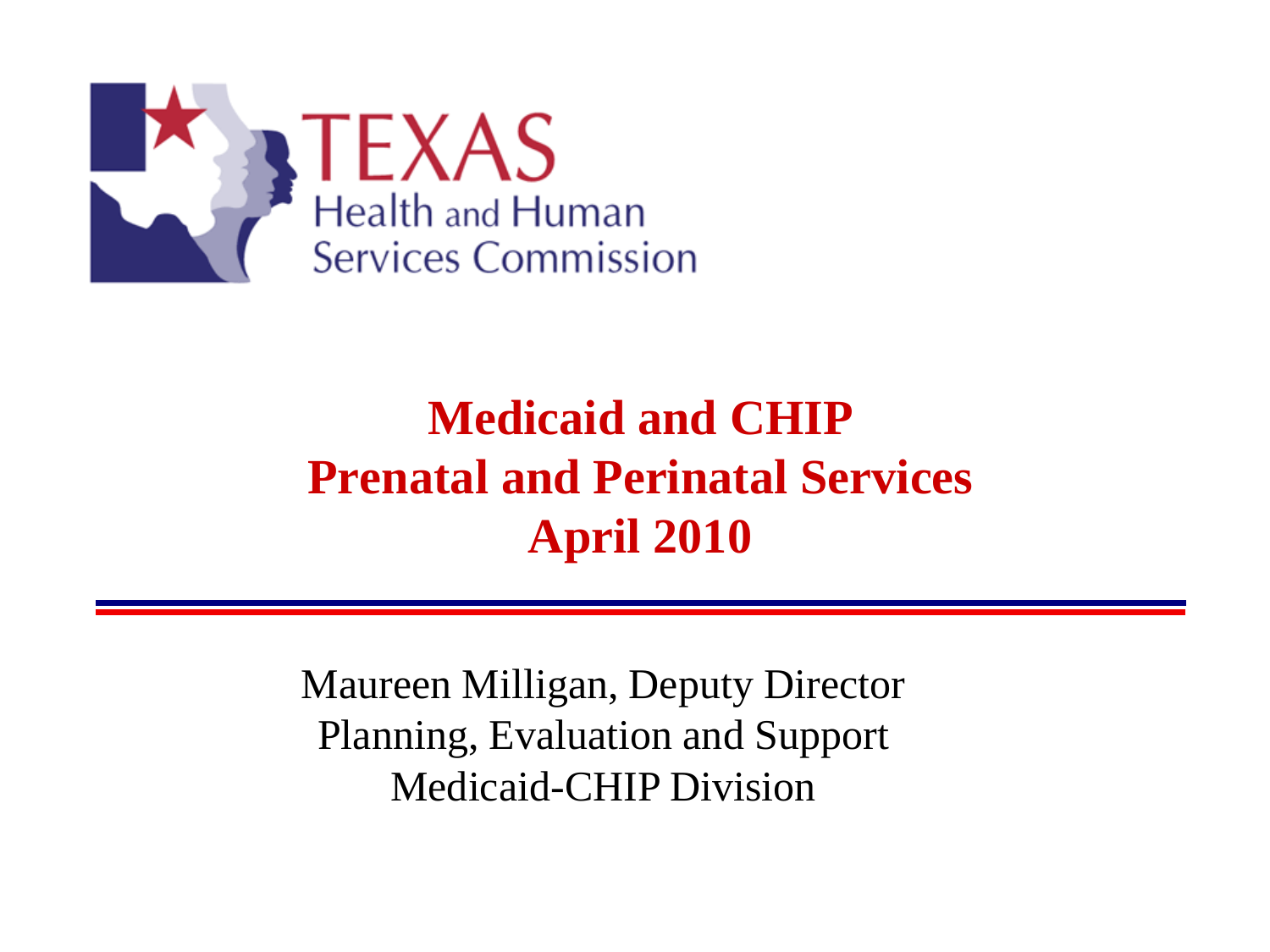

# **Medicaid andCHIP**

- Medicaid/CHIP's Role programs, caseload and demographics
- Program costs and trends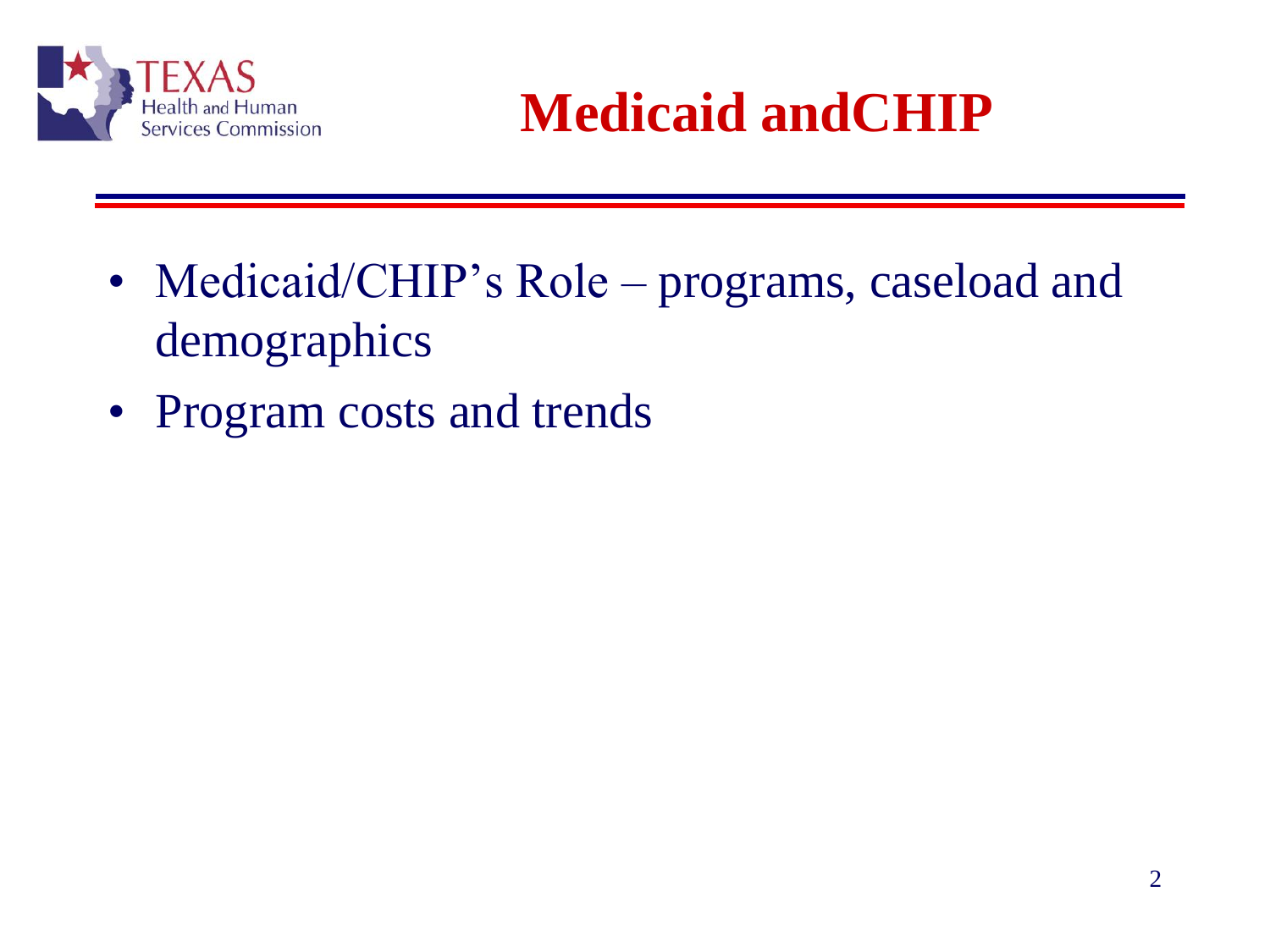



- Texas Medicaid covers 3 million Texans primarily lowincome families with children, pregnant women, the elderly and people with disabilities.
- Pregnant women covered up to 185% FPL; TANF parents covered up to about 14% FPL
- Undocumented individuals not eligible for Medicaid (except emergency Medicaid).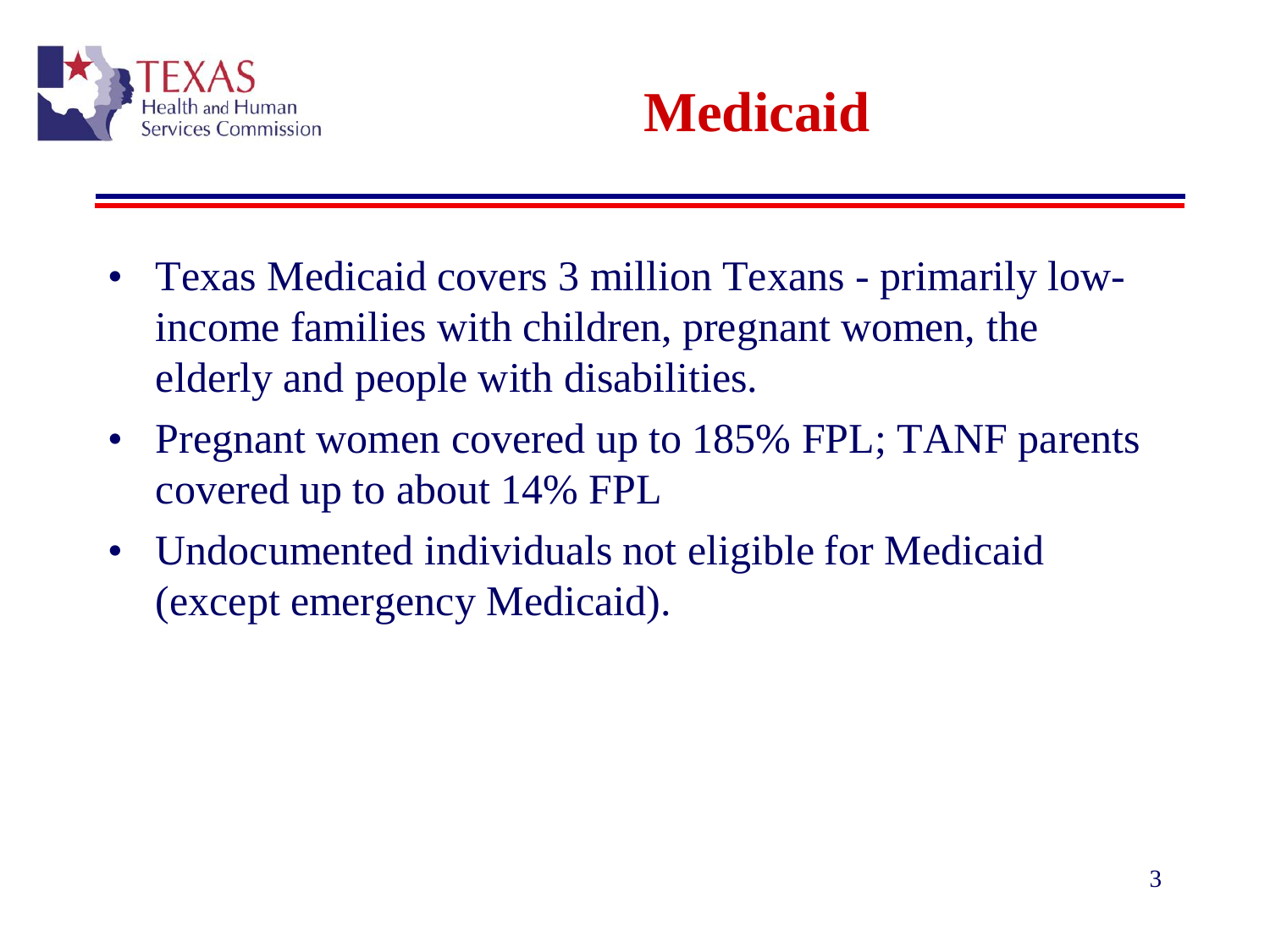

# **Medicaid Program Coverage and Family of 4 Incomes**

 **185% FPL = \$40,800 annual; \$3,400/month 14% FPL = 2010: \$3,300 annual; \$275/month**



\* In SFY 2008, for a parent with TANF children, the maximum monthly income eligibility limit is \$188, which is the equivalent of 13% of FPL for a family of three.

\*\* For medically needy pregnant women and children, the maximum monthly income limit in SFY 2008 is \$275, which is the equivalent of 19% of FPL for a family of three.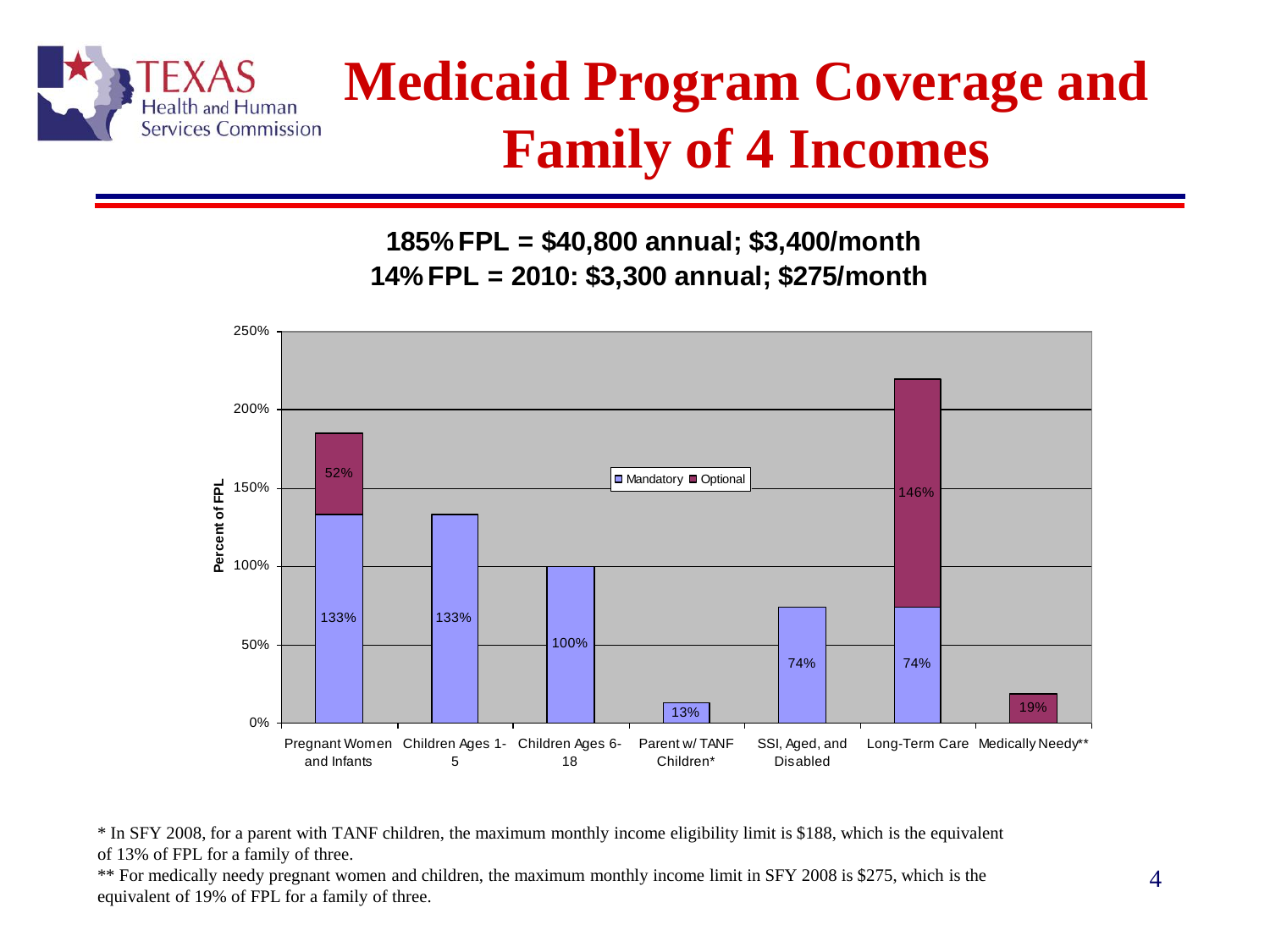

### **Medicaid and CHIP – Programs, Caseload, Demographics**

- Medicaid is the primary public coverage program providing prenatal and perinatal care in Texas.
- Texas currently spends over \$2.2 billion per year in birth and delivery related services (\$22 billion total program services costs in 2010) .
- More than 55% of all births in Texas are paid by Medicaid.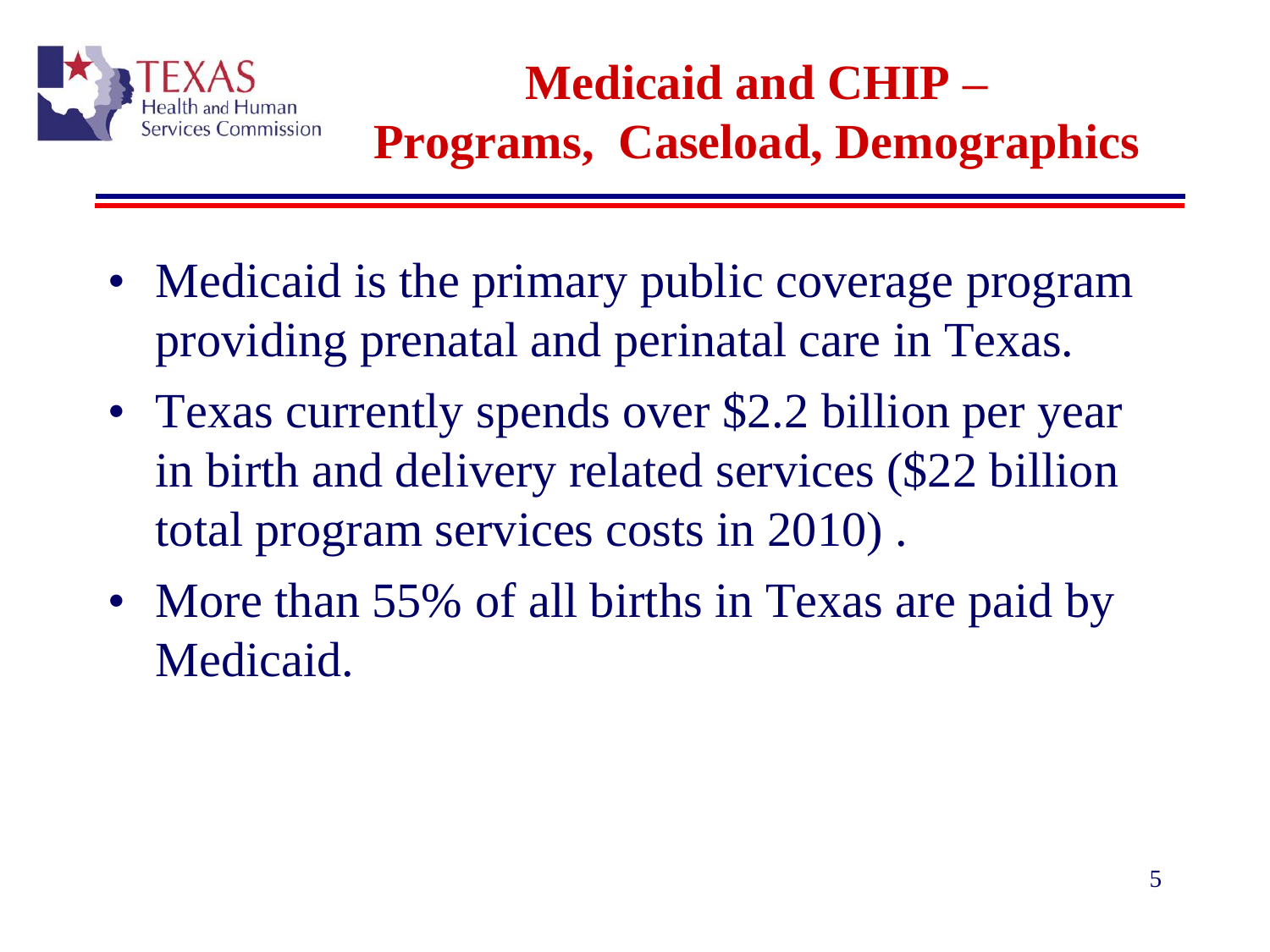

### **Percent of Births Paid by Medicaid**

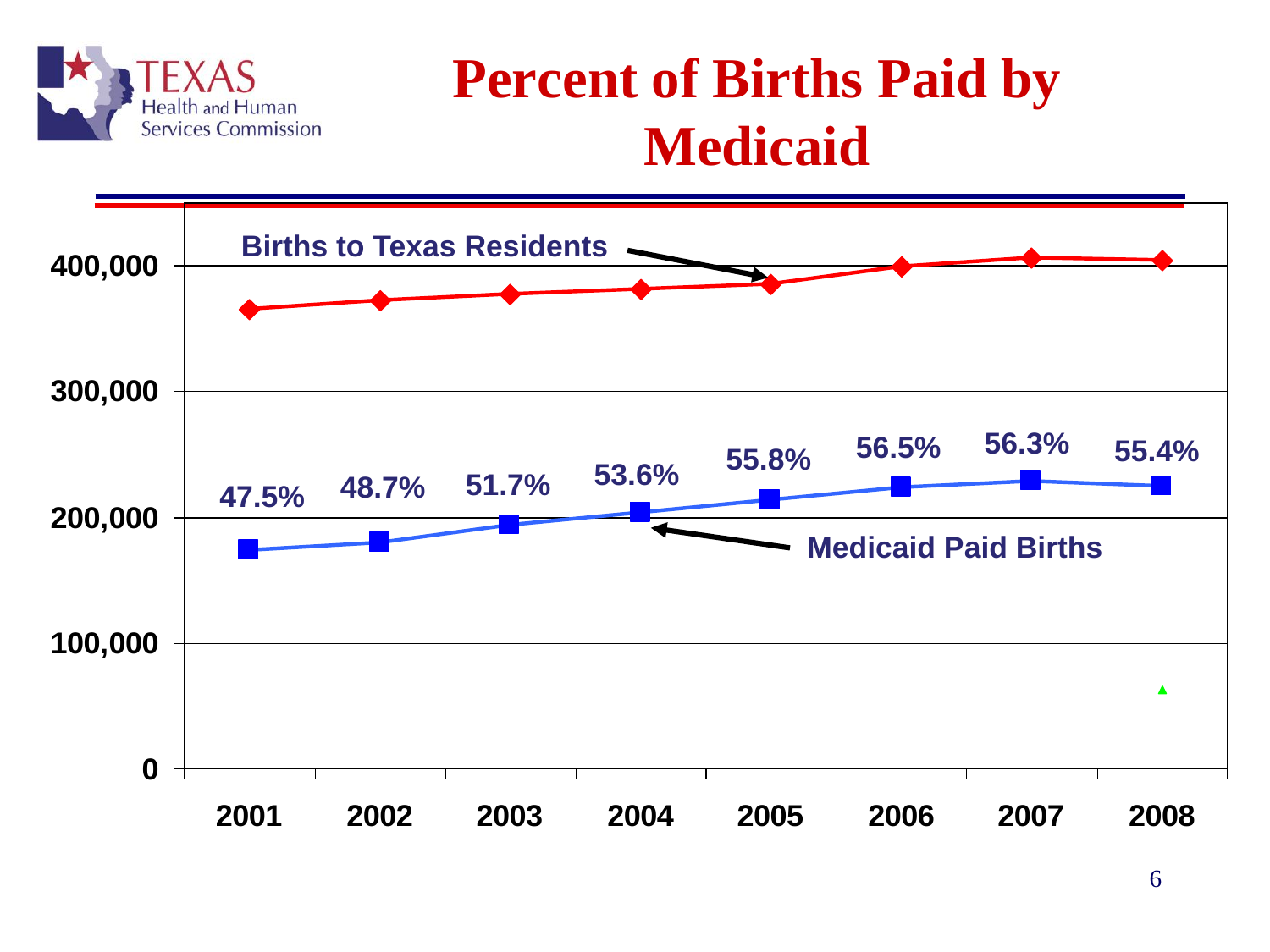

**Medicaid Demographics**

- In 2008, Medicaid paid for about 225,000 live births. Of these:
	- $-31\%$  white
	- 17% Black
	- 50% Hispanic
	- $-1\%$  other
- 63,000 or about 28% are births to undocumented mothers.
- Medicaid undocumented births represent about 16% of all TX births.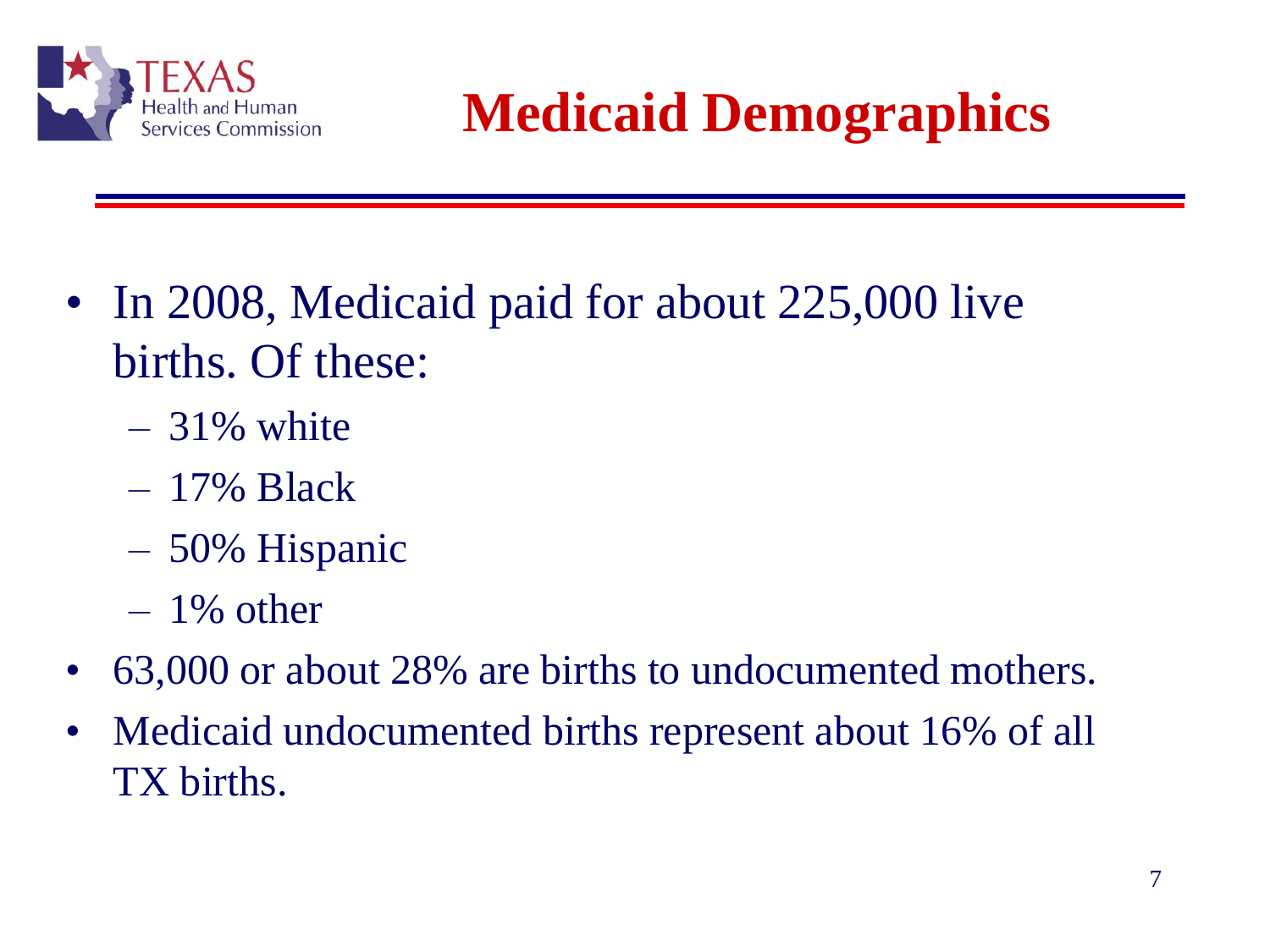

# **Texas Fertility Data**

- The fertility rate for Texas residents ranged from a low of 74.8 live births per 1,000 females aged 15 to 44 in 1996 to a high of 77.6 live births per 1,000 females aged 15 to 44 in 2006.
	- In Texas, the fertility rate increased 3.8% from 74.8 in 1996 to 77.6 in 2006.
	- Nationally, the fertility rate increased 6.9% from 64.1 in 1996 to 68.5 in 2006. The fertility rate for Texas was 13.3% higher than the fertility rate for the US in 2006.
- Hispanic women had the highest fertility rates off all races/ethnicities.
	- In 2006, the Hispanic fertility rate was 1.6 and 1.4 times as high as the fertility rate for Whites and Blacks, respectively.
	- However, the biggest decrease in fertility rates from 1996 to 2006 was among Hispanics (14.4%). The biggest increase in fertility rates from 1996 to 2006 was among Whites (11.2%).
- Women 20 to 24 years of age had the highest fertility rates, followed closely by women 25 to 29 years of age.
	- The biggest decrease in fertility rates from 1996 to 2006 was among adolescents 10 to 14 years old (42.1%).
	- The biggest increase in fertility rates from 1996 to 2006 was among women 35 and older 26.9%).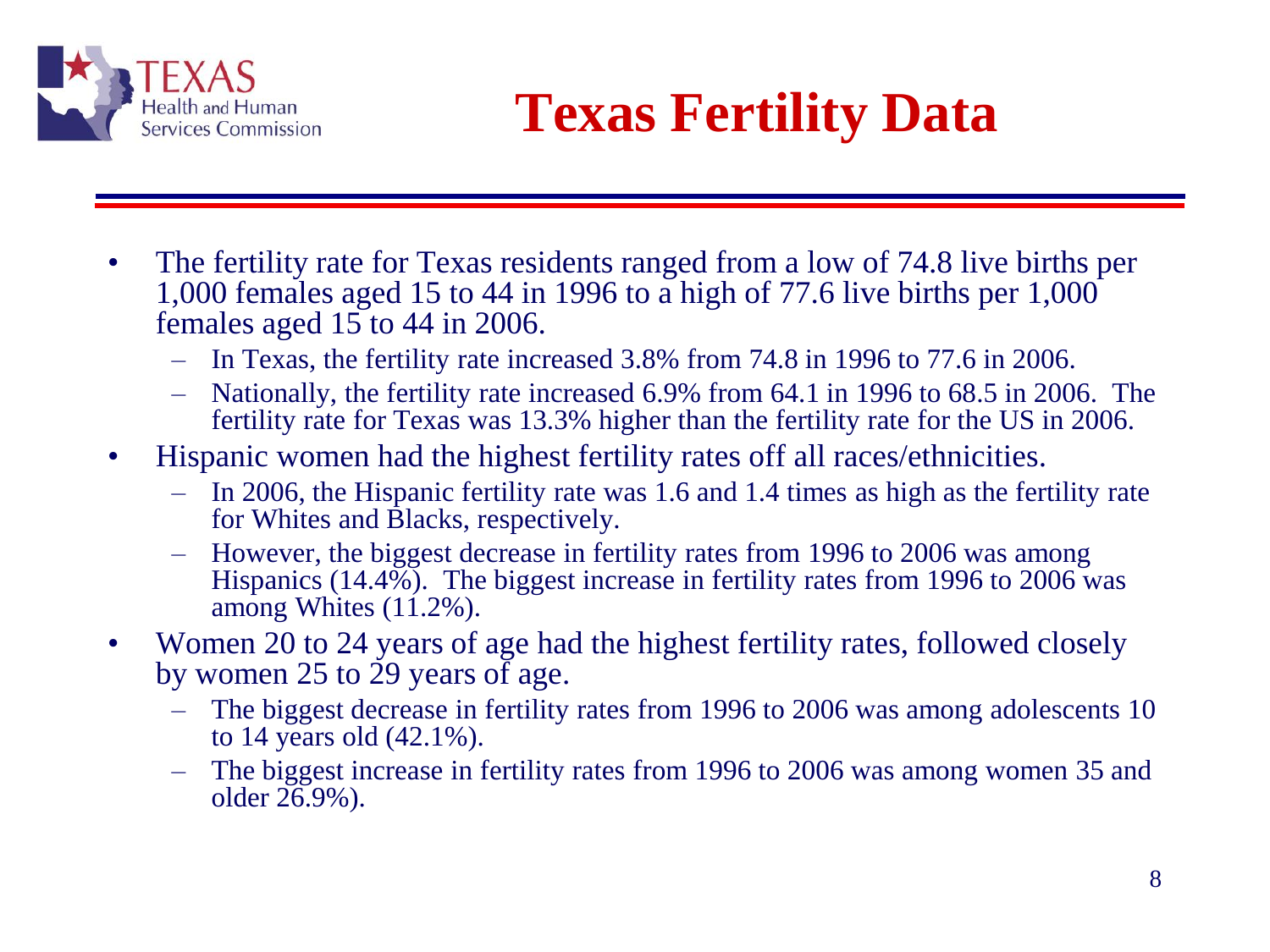

Texas Resident Fertility Rates by Race/Ethnicity and Mother's Age, 1996-2006

|                       | 1996  | 1997  | 1998  | 1999  | 2000  | 2001  | 2002    | 2003  | 2004    | 2005    | 2006    |
|-----------------------|-------|-------|-------|-------|-------|-------|---------|-------|---------|---------|---------|
| <b>Total</b>          | 74.8  | 74.9  | 76.1  | 77.3  | 76.6  | 75.9  | 76.3    | 76.7  | 76.7    | 76.7    | 77.6    |
| <b>Race/Ethnicity</b> |       |       |       |       |       |       |         |       |         |         |         |
| White                 | 55.8  | 55.0  | 55.7  | 55.7  | 60.6  | 59.6  | 59.5    | 60.4  | 60.3    | 61.3    | 62.0    |
| <b>Black</b>          | 69.7  | 70.3  | 71.0  | 70.6  | 68.6  | 66.9  | 67.6    | 67.6  | 68.0    | 67.9    | 69.8    |
| <b>Hispanic</b>       | 114.2 | 115.1 | 116.9 | 120.2 | 103.7 | 102.7 | 102.3   | 100.9 | 100.1   | 98.5    | 97.8    |
|                       |       |       |       |       |       |       |         |       |         |         |         |
| Other                 | 83.9  | 87.5  | 87.4  | 93.2  | 72.4  | 70.5  | 72.3    | 71.9  | 70.3    | 66.4    | 73.7    |
| <b>Mother's Age</b>   |       |       |       |       |       |       |         |       |         |         |         |
| 10 to 14              | 1.9   | 1.6   | 1.6   | 1.6   | 1.4   | 1.3   | $1.2\,$ | 1.1   | $1.1\,$ | $1.1\,$ | $1.1\,$ |
| 15 to 19              | 72.0  | 71.4  | 71.5  | 71.3  | 68.8  | 65.6  | 63.8    | 61.8  | 61.3    | 59.9    | 60.2    |
| 20 to 24              | 129.0 | 128.0 | 130.3 | 131.7 | 137.4 | 135.3 | 135.3   | 132.3 | 130.4   | 128.8   | 131.4   |
| 25 to 29              | 128.4 | 129.8 | 129.8 | 131.3 | 124.8 | 124.7 | 126.0   | 126.7 | 126.7   | 126.8   | 127.4   |
|                       |       |       |       |       |       |       |         |       |         |         |         |
| 30 to 34              | 83.0  | 84.1  | 87.9  | 92.1  | 91.2  | 91.1  | 91.1    | 93.5  | 93.4    | 93.4    | 93.6    |
| $35+$                 | 20.9  | 21.5  | 22.1  | 22.3  | 22.8  | 22.8  | 23.4    | 24.3  | 24.9    | 26.0    | 26.5    |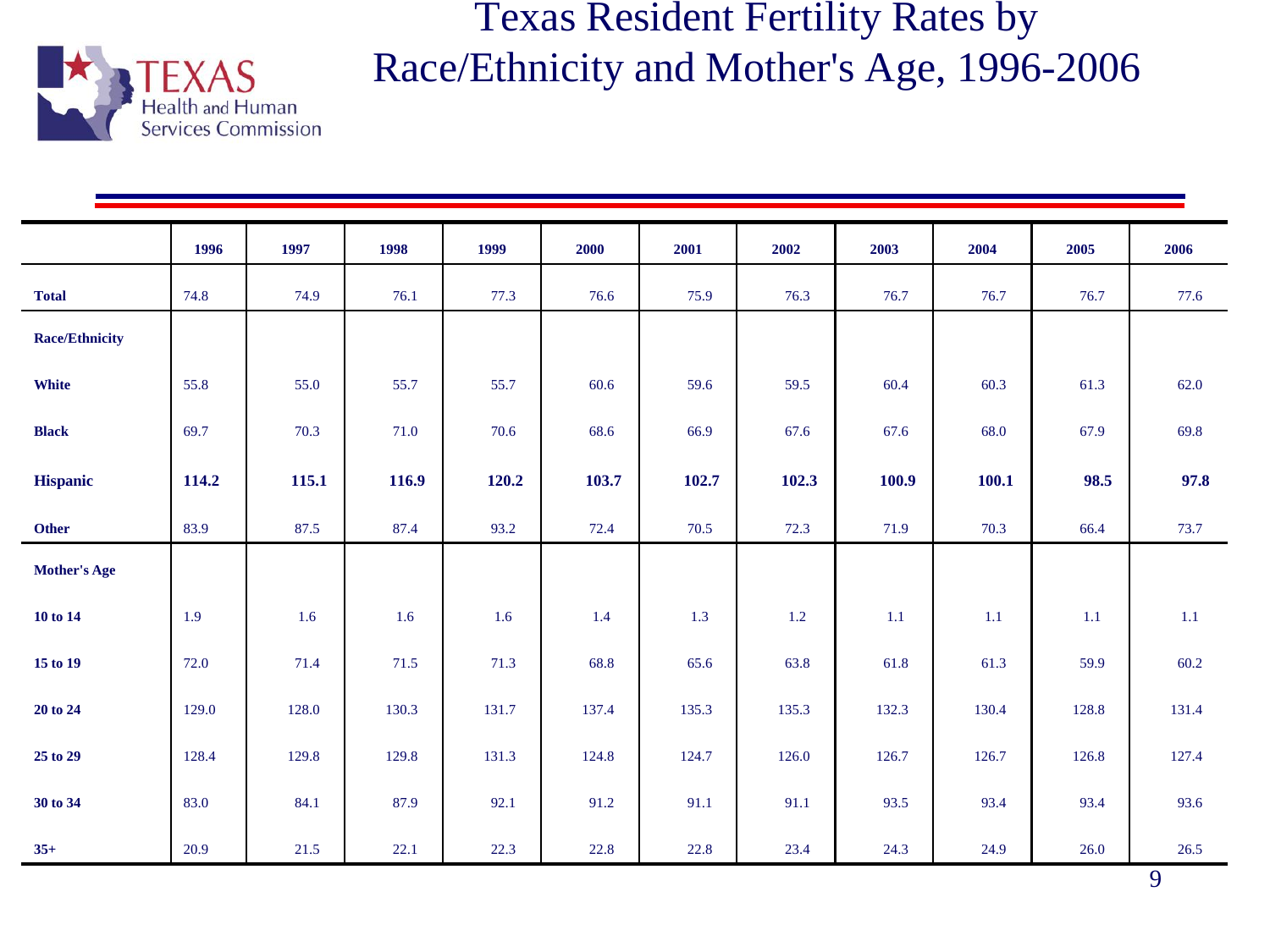

### Projected Ethnic Change in the State of Texas, 2000-2040

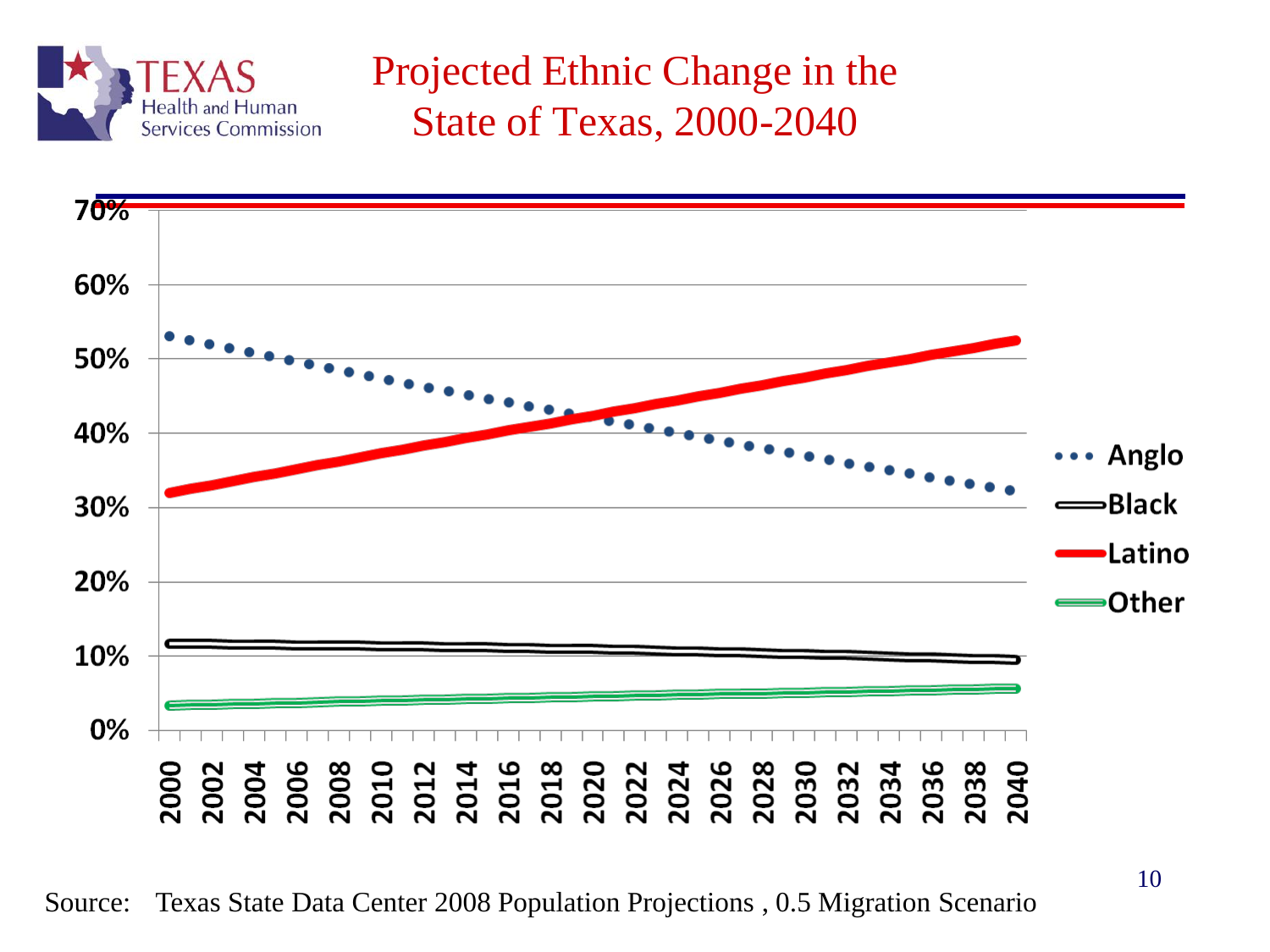

## **Service Initiatives**

- Women's Health Program in Medicaid
	- The Texas Women's Health Program (WHP), implemented January 2007, is a Section 1115(a) demonstration waiver that expanded the Medicaid family planning program to cover low income women.
	- Program benefits include an annual family planning exam, contraceptives, related health screenings, and follow-up contraceptive management visits.
	- The target population is uninsured women ages 18 to 44 whose net family income is at or below 185% FPL and who are not otherwise eligible for Medicaid.
	- 97,468 women were enrolled in WHP at the end of the fourth quarter of 2009, and an unduplicated total of 151,989 women were enrolled at some point during 2009.
	- Since WHP was implemented on January 1, 2007, an unduplicated total of 217,377 women have been enrolled in the program at some point.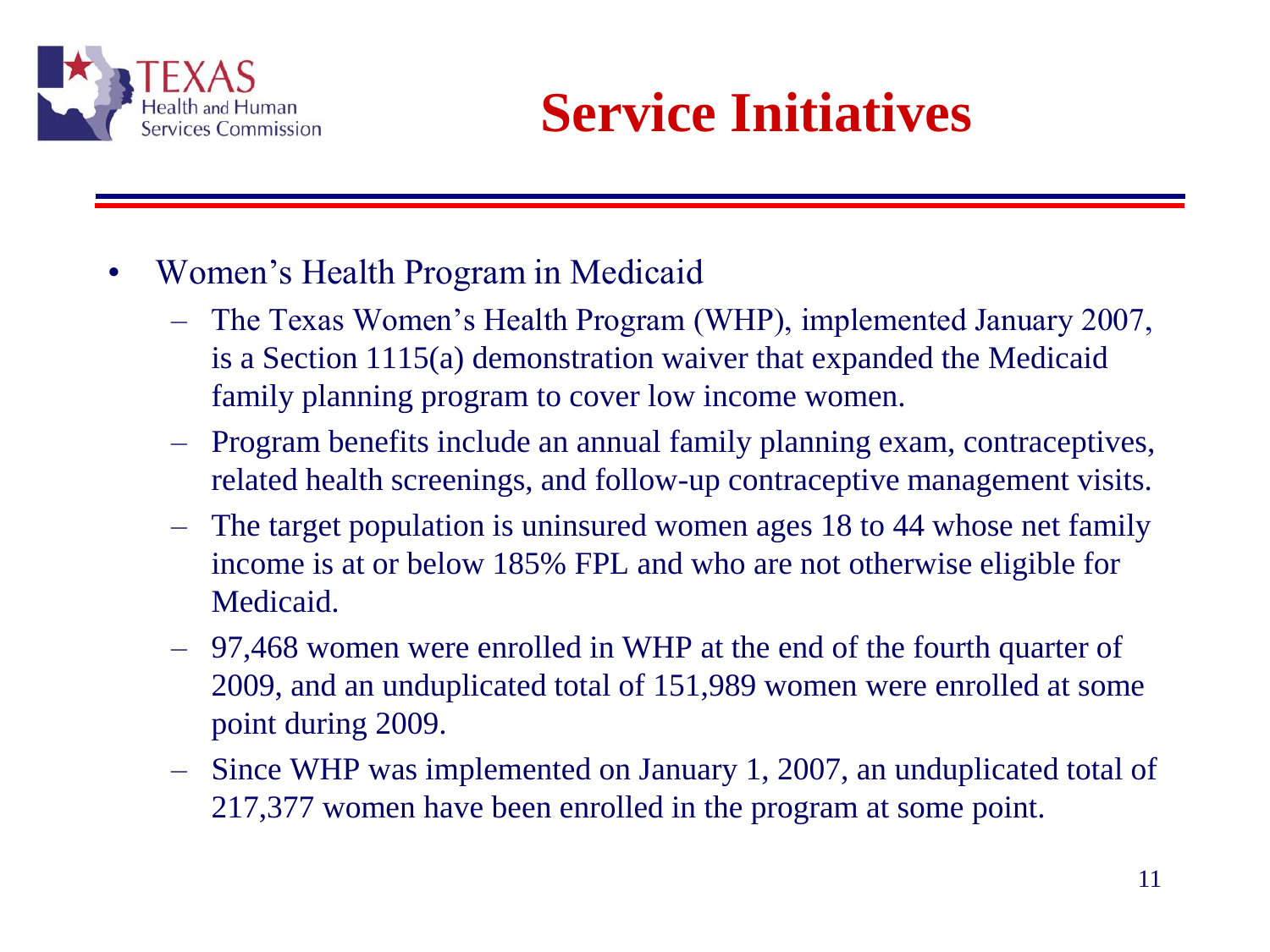

### **Service Initiatives**

### CHIP Perinatal Program

- Implemented in January 2007 to provide prenatal care to unborn children of pregnant women whose income is up to 200% FPL and who are not eligible for Medicaid.
- Approximately 70,000 women are served monthly.
- $\triangleright$  Once born, the children receive services under either CHIP or Medicaid.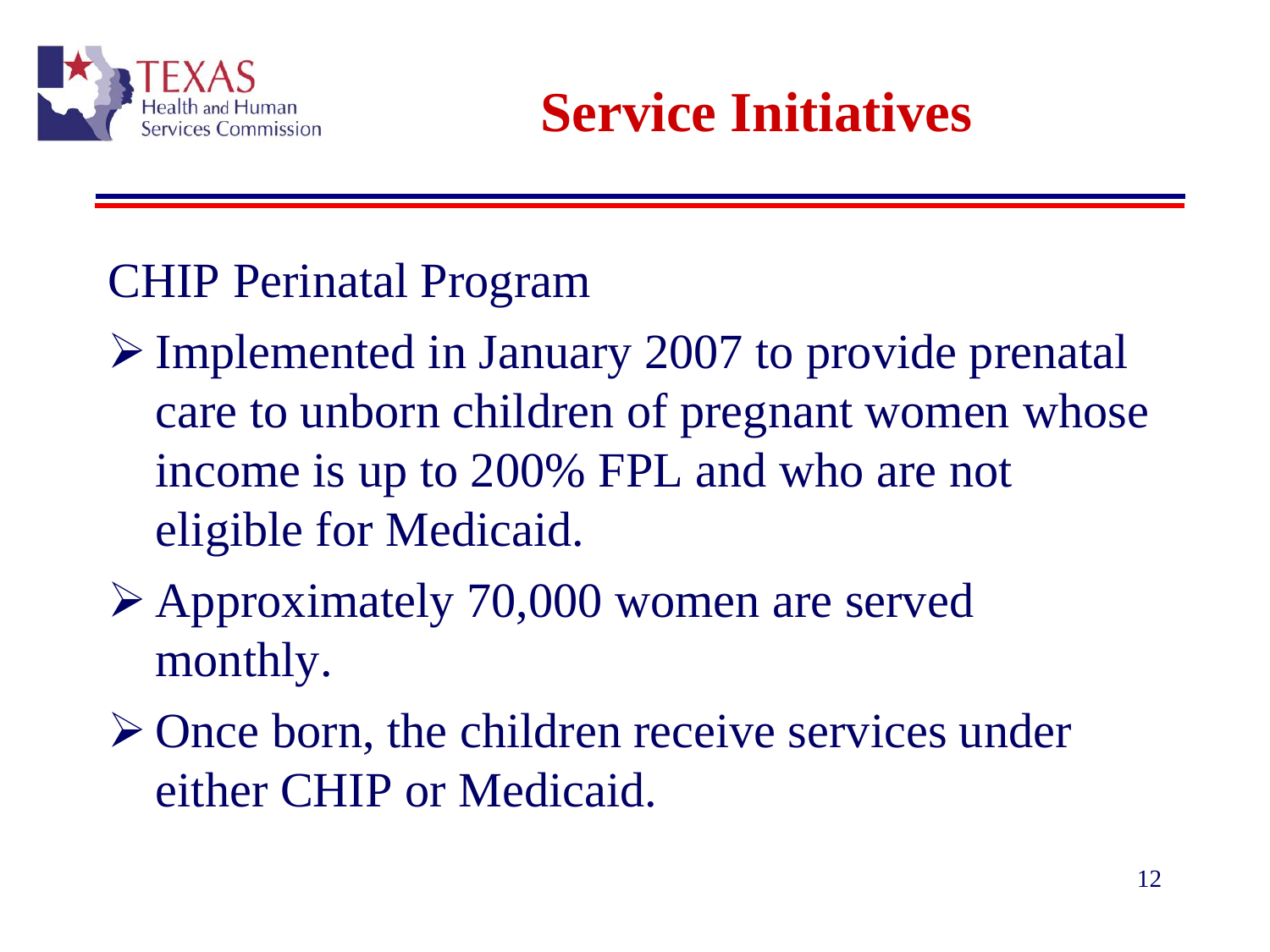

### **Medicaid Birth-Related Costs and Trends**

- Texas currently spends over \$2.2 billion per year in birth and delivery related services (\$22 billion total program services costs in 2010) .
- More than 55% of all births in Texas are paid by Medicaid.
- Costs related to infant care are growing almost 10% per year.
- NICU utilization is growing faster than expected.
- Over 50% of costs are attributable to extremely premature infants, who account for about 2% of births.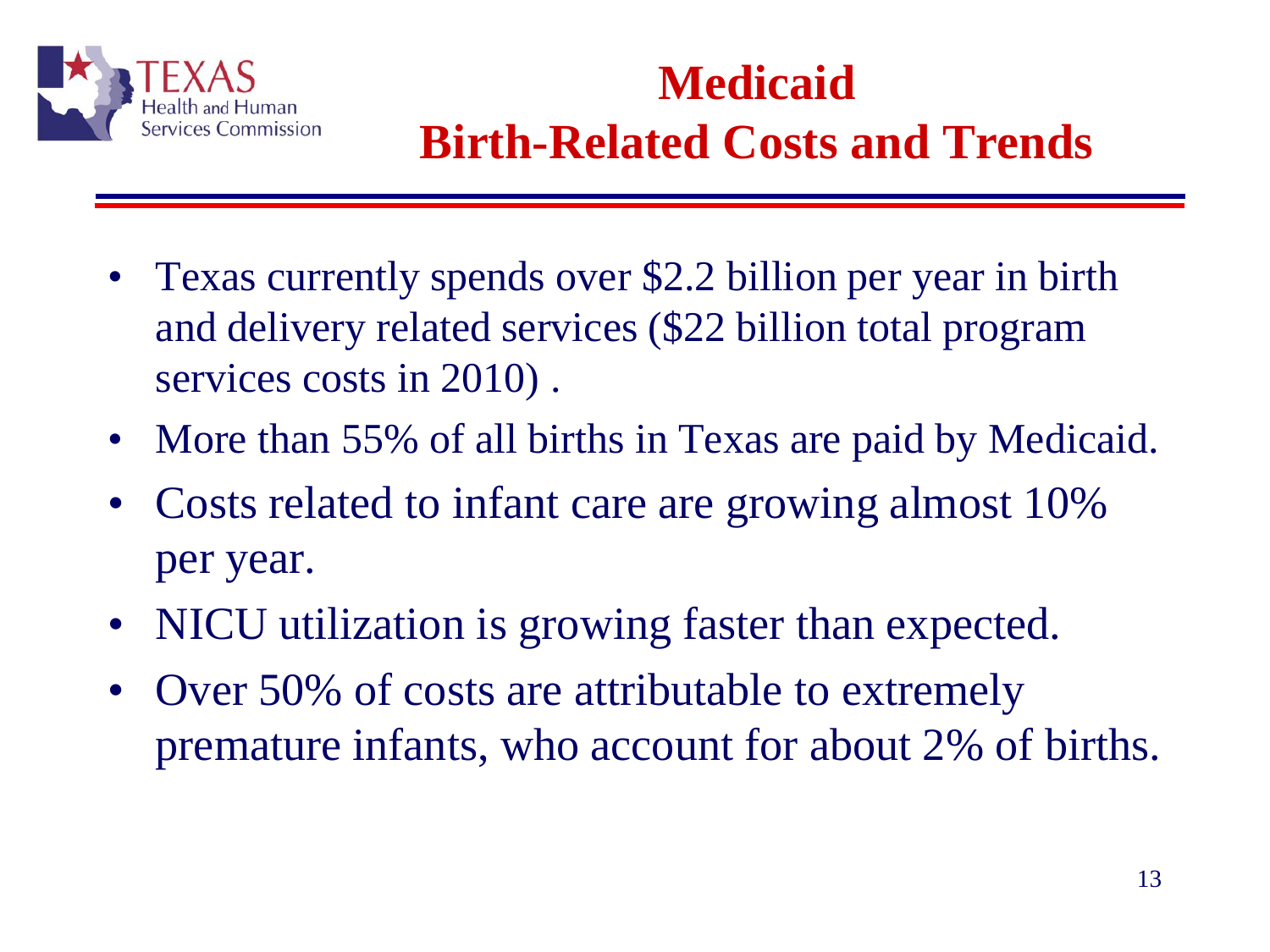

### **Medicaid Expenditures - Births**

#### **Millions of Dollars**

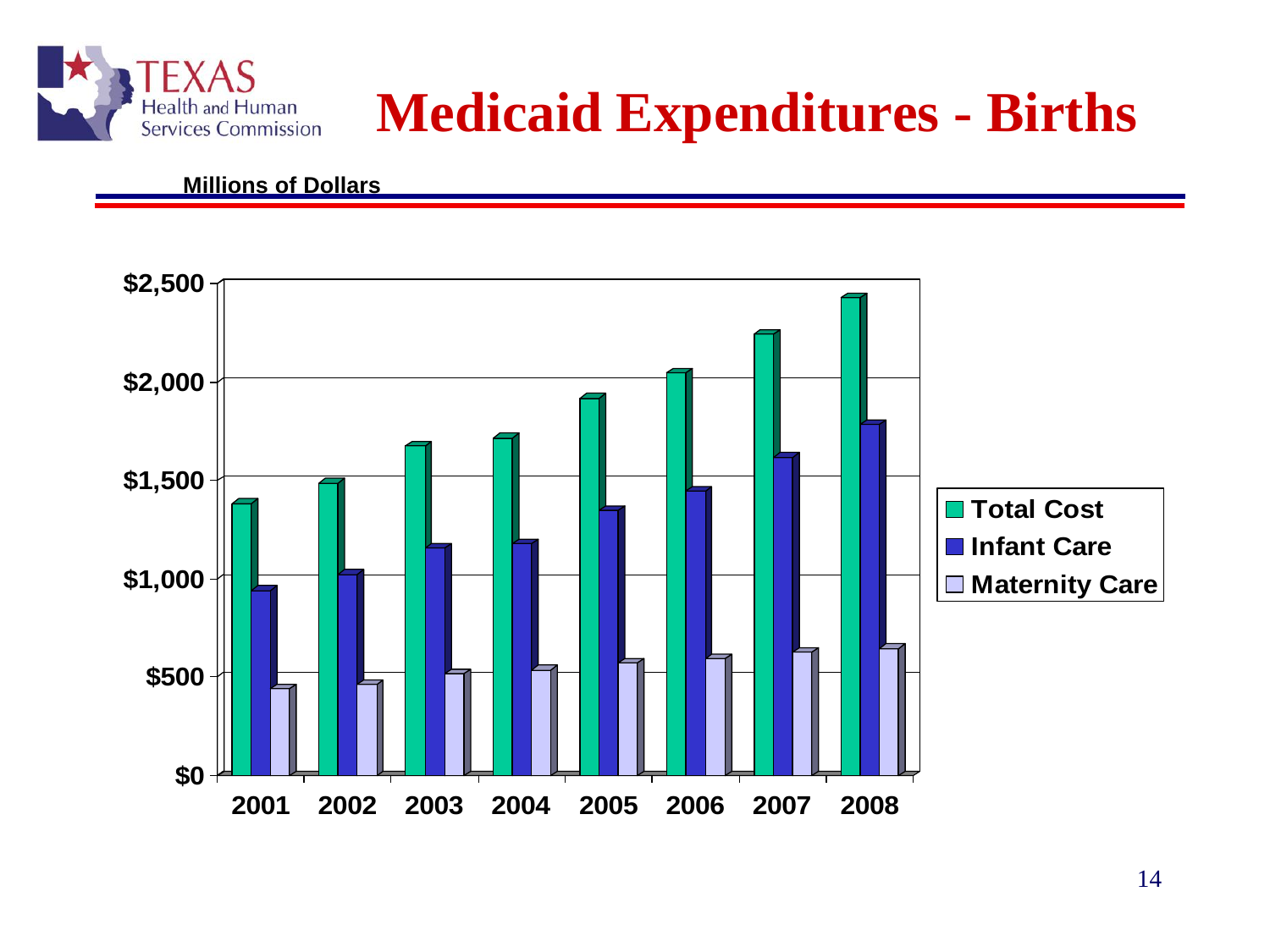

# **Medicaid Expenditures - Births**

#### **Millions of Dollars**

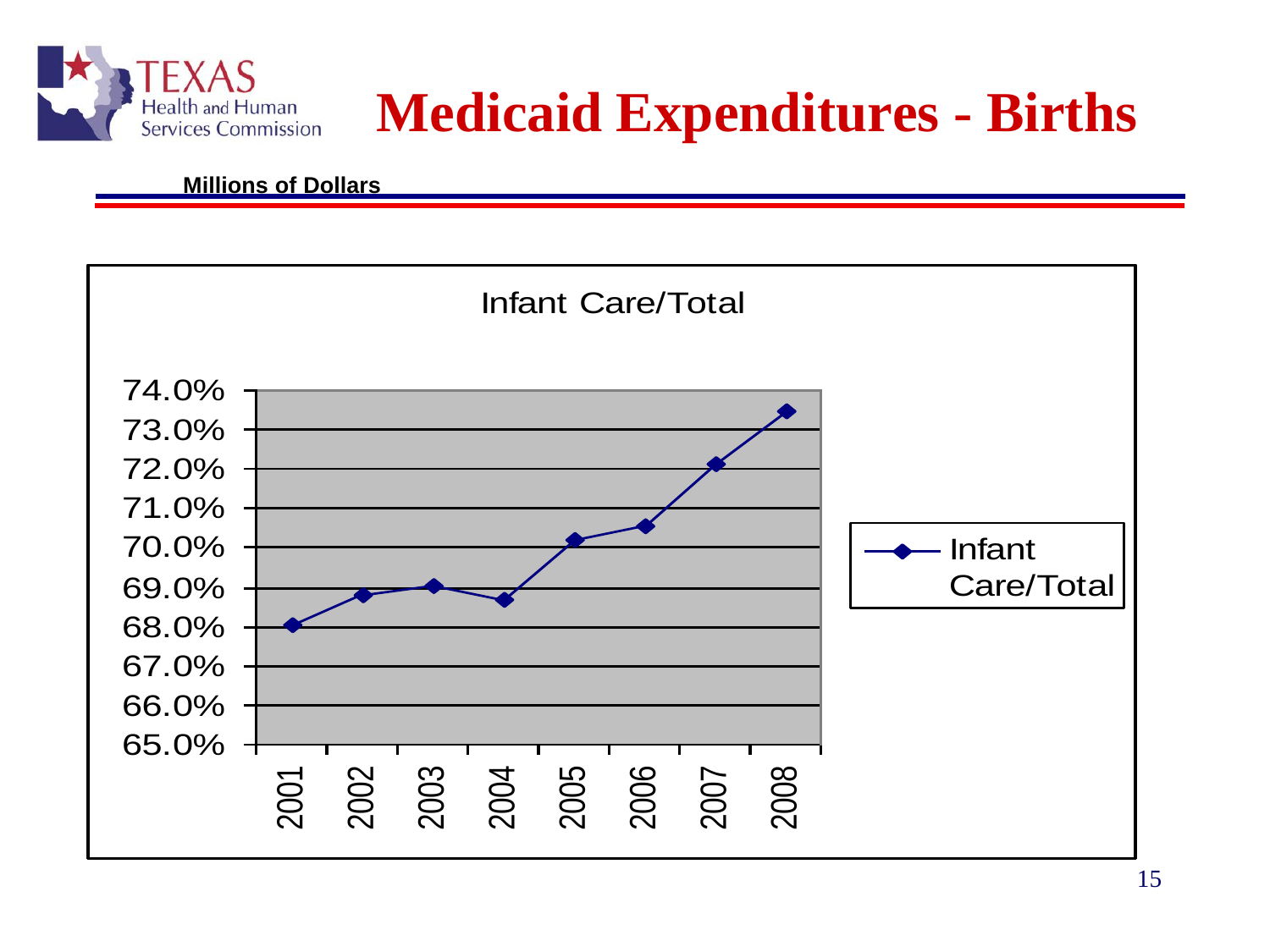

### **Number of NICU and Neonatal Intermediate Care Beds**

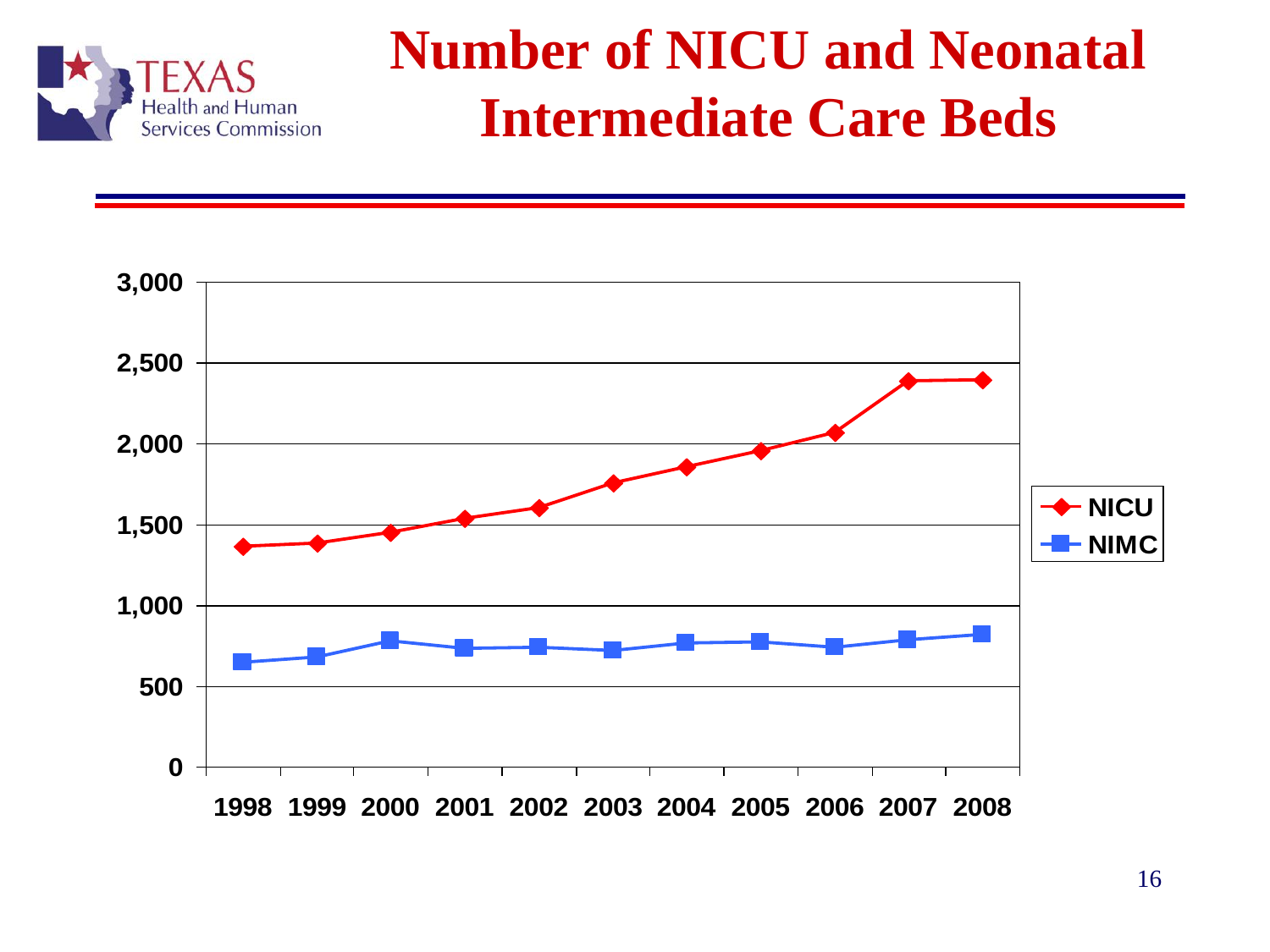

### **Number of Hospitals with NICU or Neonatal Intermediate Care Beds**

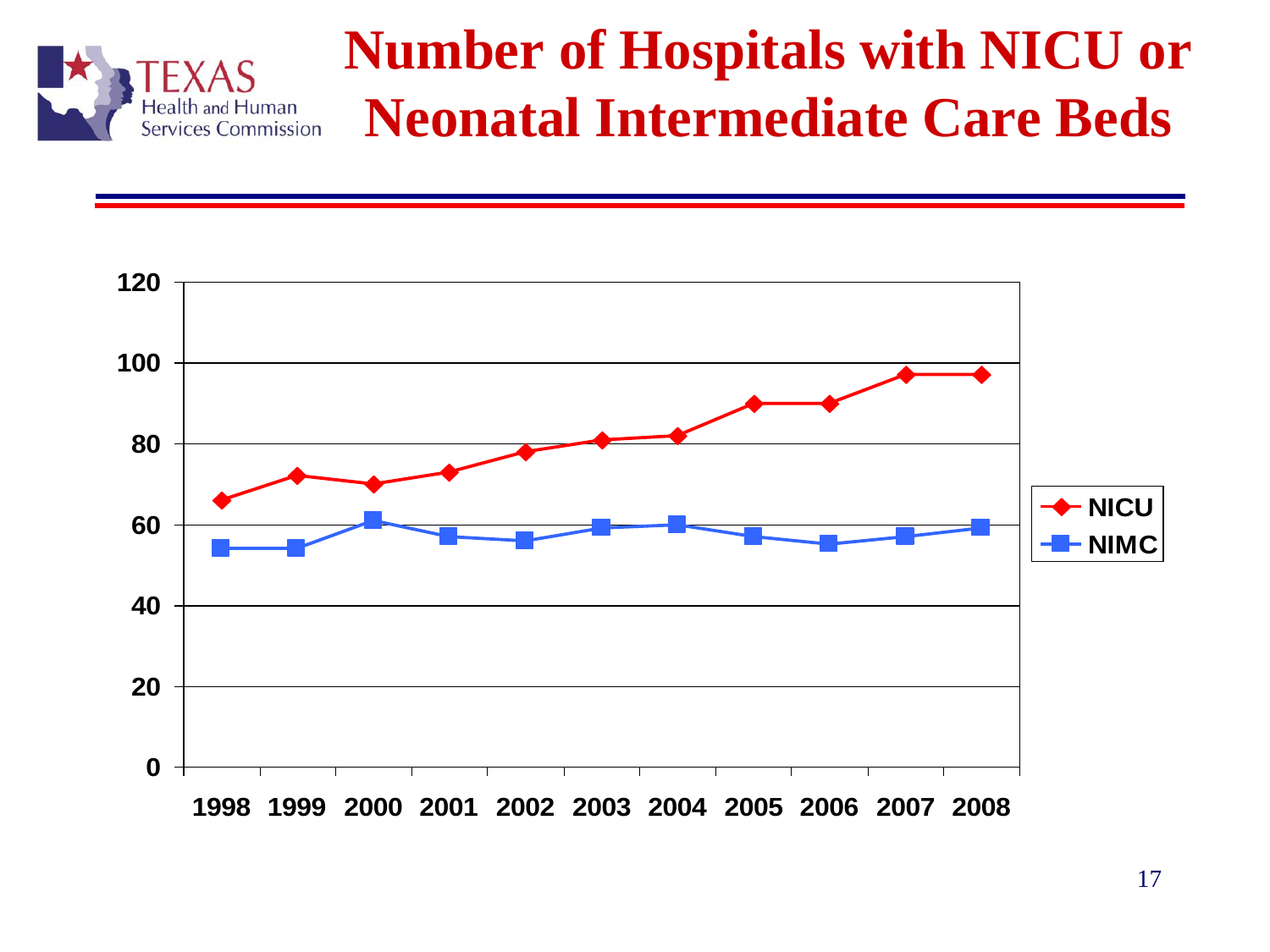

# **Medicaid Delivery DRG Cost**

| <b>DRG</b>                                         | % Claims | Avg $\sqrt{$}$ / Claim | % of Cost |
|----------------------------------------------------|----------|------------------------|-----------|
| 370 - Cesarean Section w<br>CC                     | 7.0%     | \$3,671                | 12.5%     |
| 371 - Cesarean Section wo<br>CC                    | 27.0%    | \$2,590                | 33.7%     |
| 372 - Vaginal Delivery w<br>CDx                    | 5.0%     | \$2,576                | 6.3%      |
| 373 - Vaginal Delivery wo<br>CDx                   | 53.7%    | \$1,655                | 42.9%     |
| 374 - Vaginal Del w Steril<br>$&\text{/or }D\&C$   | 7.3%     | \$1,297                | 4.5%      |
| 375 - Vaginal Del w OR<br>Proc exc Steril &/or D&C | $0.0\%$  | \$3,372                | $0.0\%$   |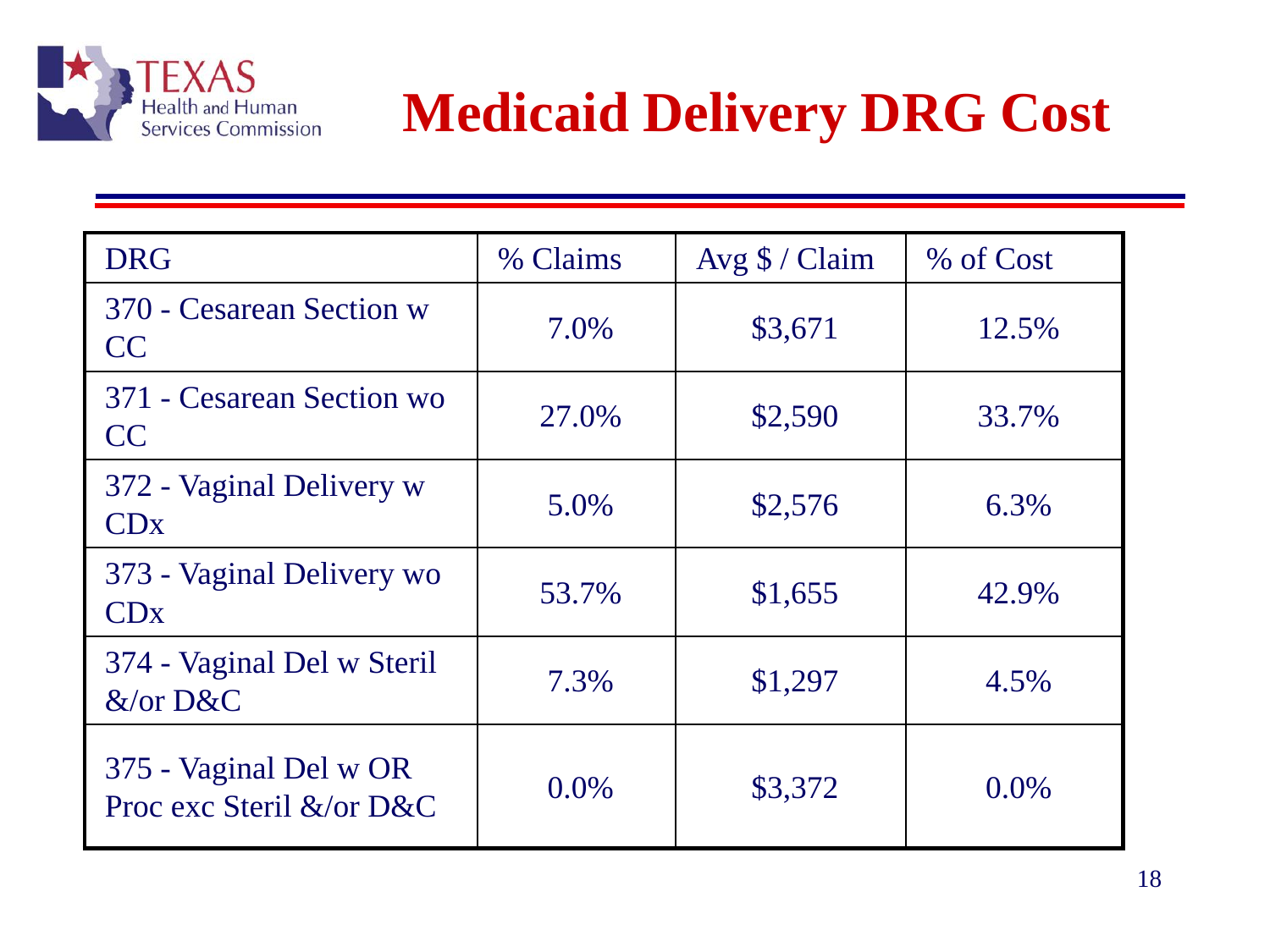

# **Medicaid Newborn DRG Cost**

| <b>DRG</b>                                             | % Claims | Avg $\sqrt{$}$ / Claim | % of Cost |
|--------------------------------------------------------|----------|------------------------|-----------|
| 385 – Neonate Died or Trans                            | 2.1%     | \$9,272                | 7.9%      |
| 386 – Extreme Immaturity                               | 2.0%     | \$63,124               | 51.3%     |
| 387 – Prematurity w Major<br>Problems                  | 1.5%     | \$17,270               | 10.8%     |
| 388 – Prematurity wo Major<br>Prob                     | 3.4%     | \$3,368                | 4.8%      |
| 389 – Full Term Neonate w<br><b>Major Problems</b>     | 3.4%     | \$5,176                | 7.3%      |
| $390$ – Neonate w Other<br><b>Significant Problems</b> | 11.0%    | \$1,166                | 5.3%      |
| 391 – Normal Newborn                                   | 76.5%    | \$404                  | 12.7% 19  |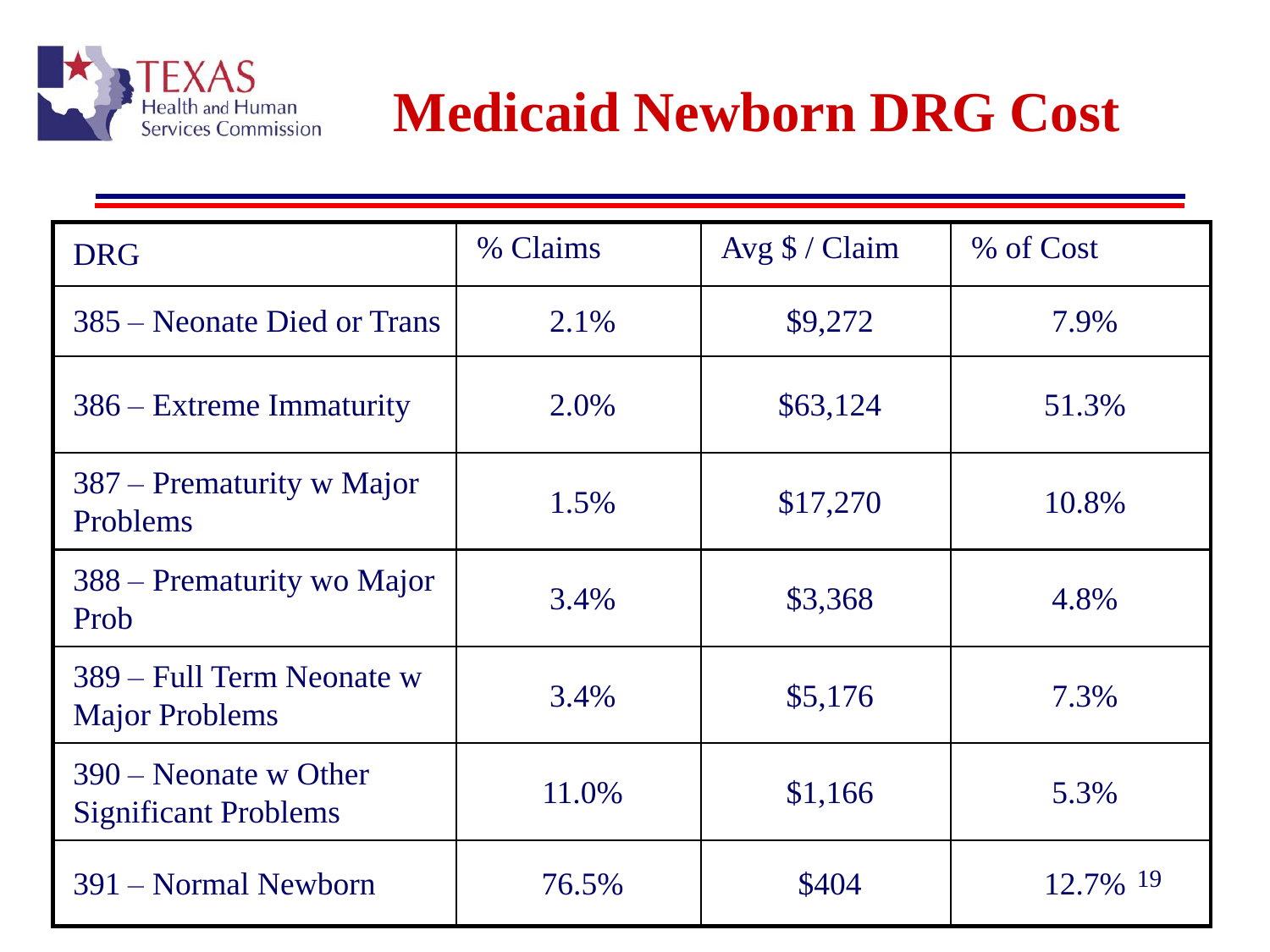

### **Medicaid Outcome Improvement Initiatives**

- Case Management for Children and Pregnant Women (CPW)
	- Provides services to children with a health condition/health risk, birth through 20 years of age and to high-risk pregnant women of all ages, to encourage the use of cost-effective health and healthrelated care
	- Together, the case manager and family assess the medical, social, educational and other medically necessary service needs of the eligible recipient
	- Medicaid eligible pregnant women with a high-risk condition during pregnancy qualify for CPW case management, and there must be a need for services to prevent illnesses or medical conditions and to maintain function or to slow deterioration of the condition.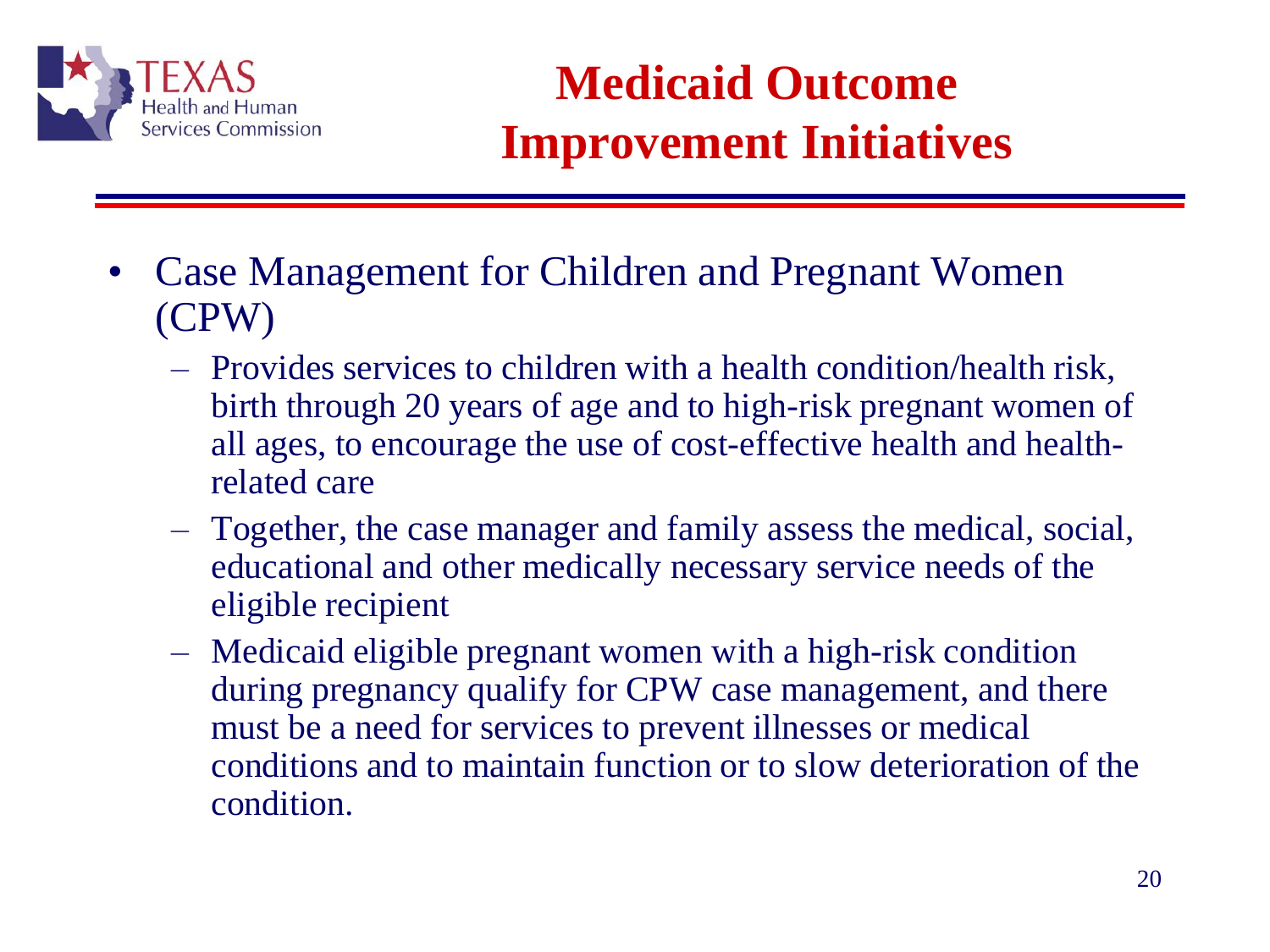

### **Medicaid Outcome Improvement Initiatives**

- Nurse-Family Partnership (NFP)
	- The Texas Legislature passed Senate Bill 156 in 2007 to provide an evidence-based nurse home visitation program designed to improve the health and well-being of low-income, first-time parents.
	- Texas is providing grant funding and support for Nurse Family Partnership sites throughout the state to serve close to 2,000 firsttime mothers and their children.
	- The program's goal is to improve pregnancy outcomes, child health and development, and self-sufficiency for eligible, first-time parents – for the creation of healthy families and the benefit of future generations.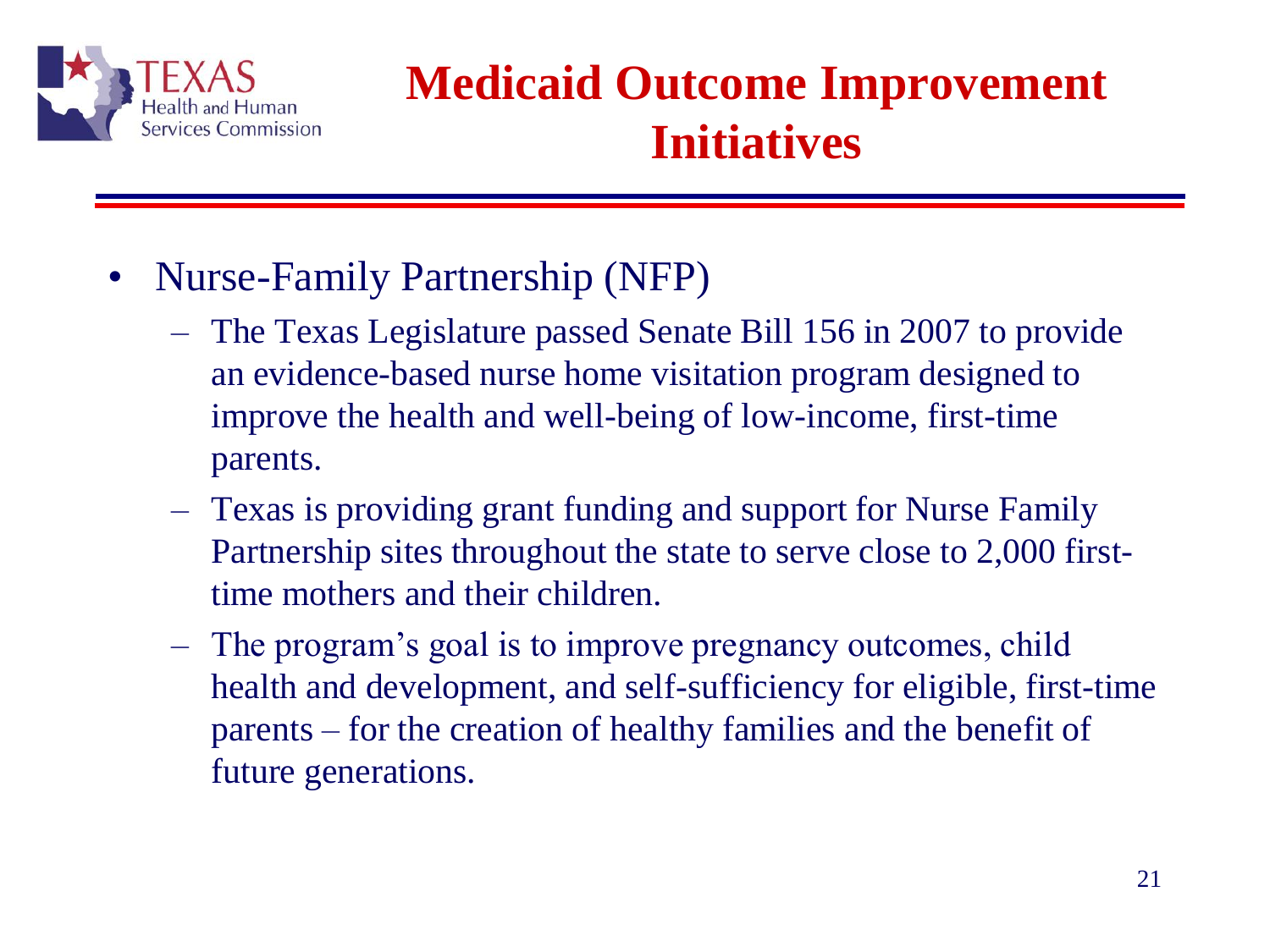



- According to the most recent Healthcare Effectiveness Data and Information Set (HEDIS) data available for September 2007 to August 2008 for the STAR program:
	- 83% of live births received prenatal care compared to 81% nationally.
	- The STAR program performed slightly lower than the national average for Medicaid managed care plans reporting on the post-partum care measure, with 57% of live births receiving postpartum care compared to 59% nationally.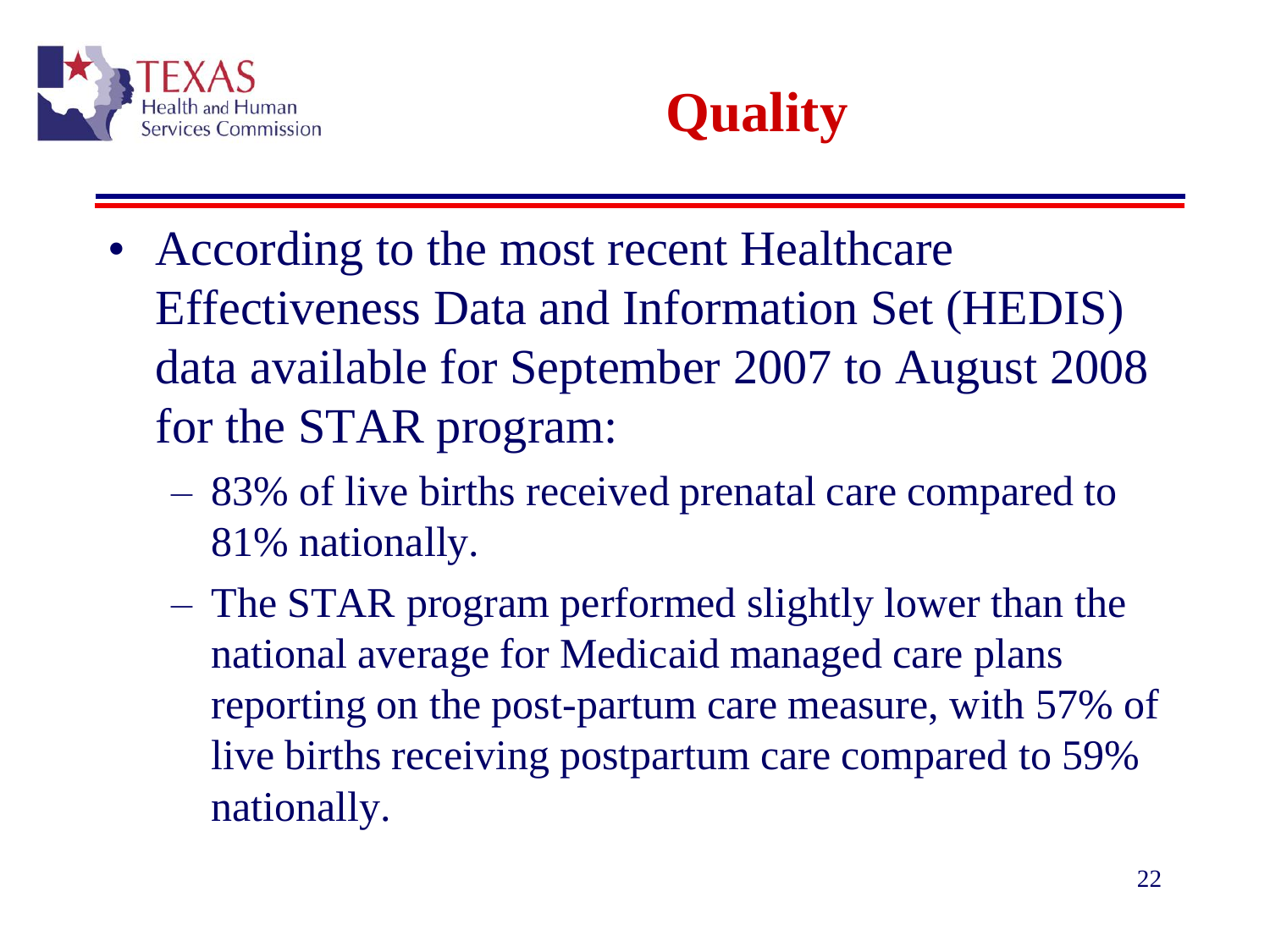

# **Performance and Services**

- Texas Medicaid/CHIP HMOs can Offer Value Added Services (additional services). Those designed to improve birth outcomes include:
	- Debit cards issued for the completion of prenatal health programs (to use for over-the-counter drugs, diapers, etc.), and other gift incentive programs.
	- Limited dental benefits for pregnant women 21 or older.
	- Temporary pre-programmed cell phones to provide quick access to medical care.
	- Residential treatment for chemical dependency abuse for pregnant members 21 or older.
	- Childbirth education/preparation classes.